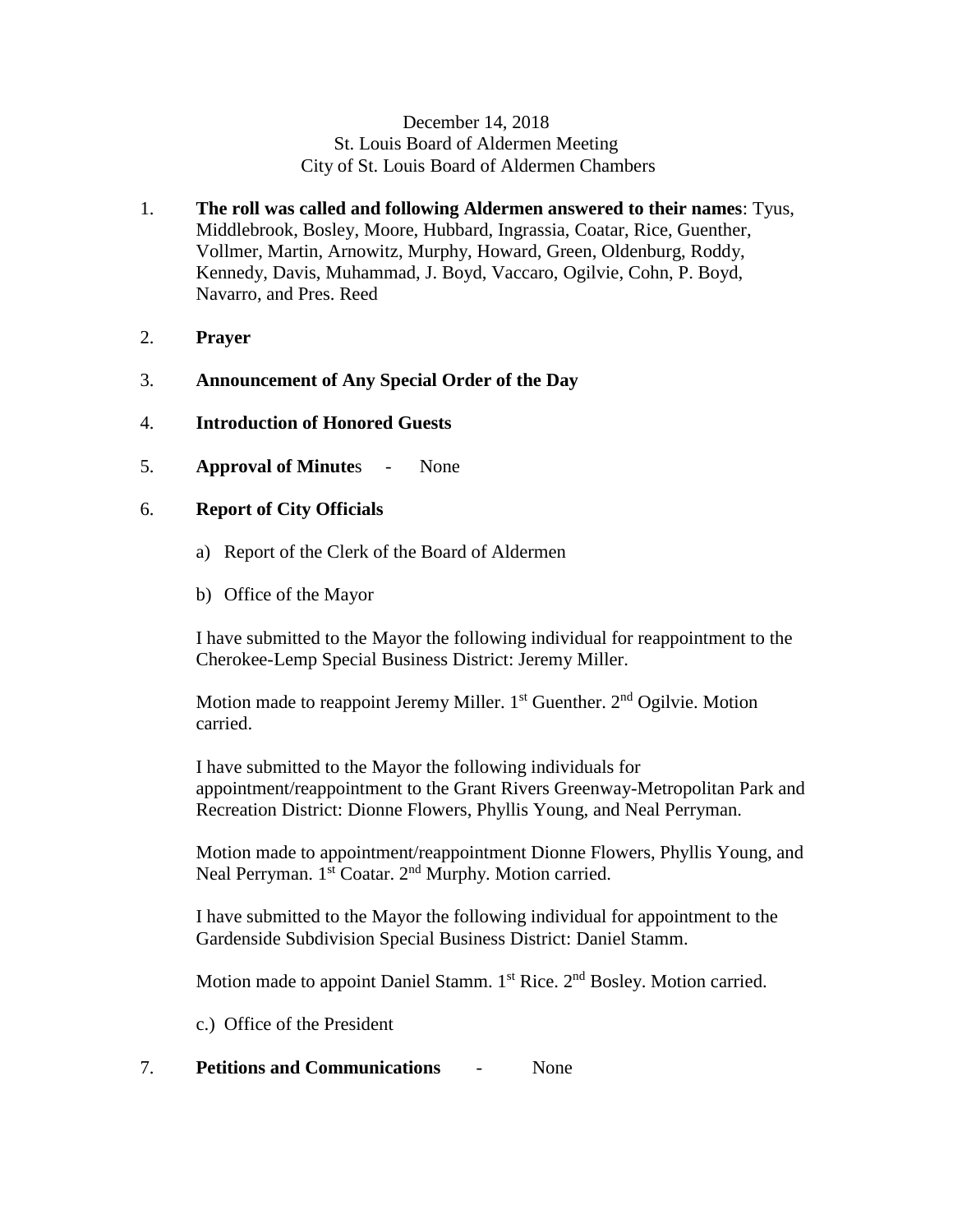### 8. **Board Bills for Perfection, Informal Calendar**

# 9. **Board Bills for Third Reading, Informal Calendar**

- 10. **Resolutions, Informal Calendar** None
- 11. **First Reading of Board Bills** The following Board Bills were first read: BB #182, #183, #184, #185, #186, #187, #188, 189

### 12. **Reference to Committee of Board Bills, Resolutions, Mayoral Appointments**

Convention and Tourism:

Engrossment, Rules and Resolutions:

Health and Human Services:

Housing, Urban Development and Zoning: BB #188

Legislation:

Neighborhood Development: BB #186 - #187

Parks and Environmental Matters:

Personnel and Administration:

Public Employees:

Public Safety: BB #182 - #189

Public Utilities:

Streets, Traffic and Refuse: BB #184 - #185

Transportation and Commerce:

Ways and Means:

13. **Second Reading and Report of Standing Committees** The following BBs were second read: BB #143CS - #148CS - #159 - #165CS #178 - #179 - #181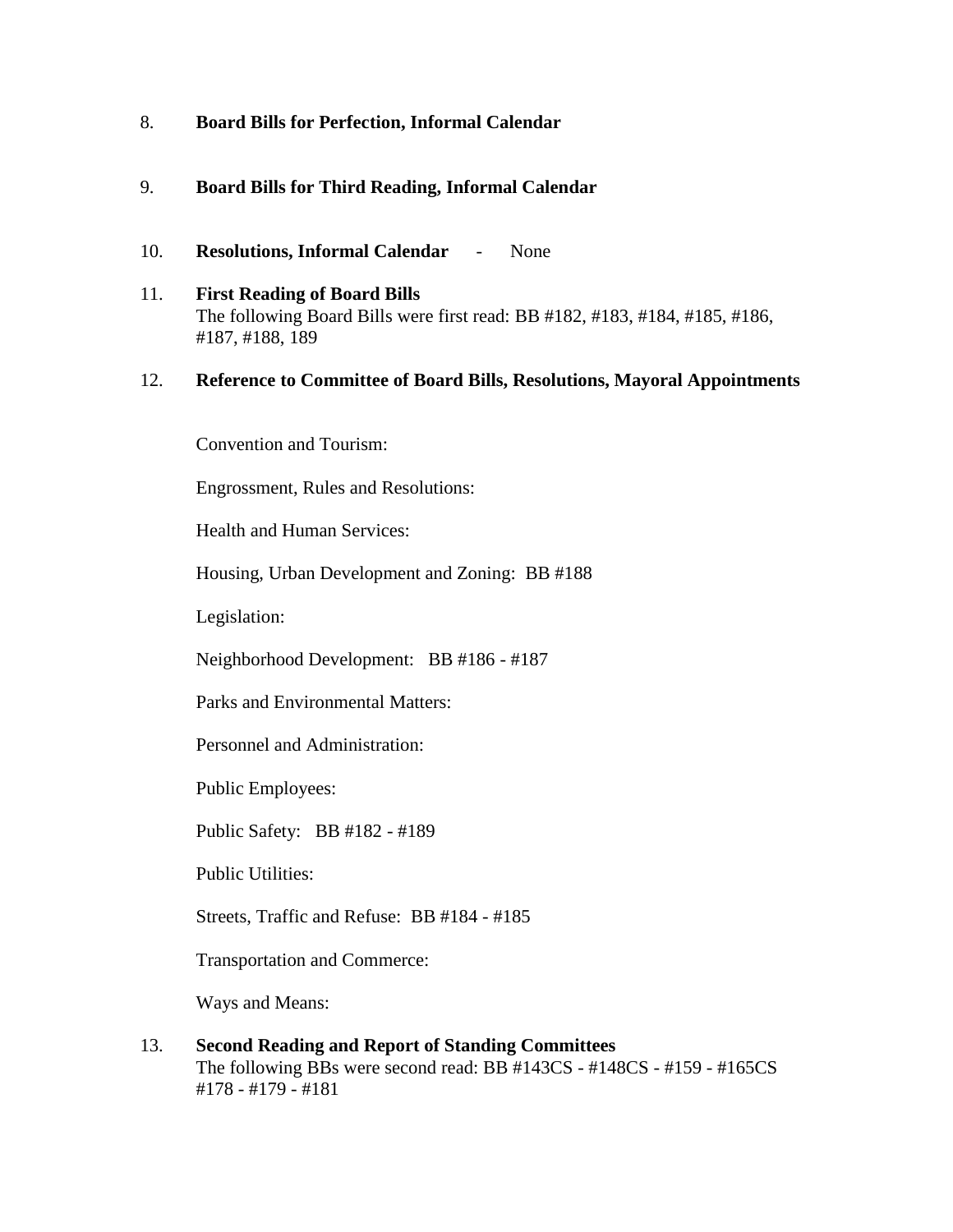- 14. **Report of Special Committees** None
- 15. **Perfection Consent Calendar** BB #167 #172 #174

Motion made to adopt Perfection Consent Calendar. 1<sup>st</sup> Kennedy. 2<sup>nd</sup> Vollmer. Motion carried by voice vote.

16. **Board Bills for Perfection** - BB #173CS Motion made to perfect BB 173CS.  $1<sup>st</sup>$  Oldenburg.  $2<sup>nd</sup>$  J. Boyd. Motion carried as follows: 24 ayes, 2 present

24 ayes Tyus, Middlebrook, Bosley, Moore, Hubbard, Ingrassia, Coatar, Rice, Guenther, Vollmer, Martin, Arnowitz, Murphy, Howard, Green, Oldenburg, Roddy, Kennedy, Davis, J. Boyd, Vaccaro, P. Boyd, Navarro, and Pres. Reed

2 present Ogilvie, Cohn

Motion made to suspend the rules on BB #173CS and put on regular Third Reading.  $1<sup>st</sup>$  Oldenburg.  $2<sup>nd</sup>$  Coatar. Motion carried as follows: 24 ayes, 2 noes.

24 ayes

Tyus, Middlebrook, Bosley, Moore, Hubbard, Ingrassia, Coatar, Rice, Guenther, Vollmer, Martin, Arnowitz, Murphy, Howard, Green, Oldenburg, Roddy, Kennedy, Davis, J. Boyd, Vaccaro, P. Boyd, Navarro, and Pres. Reed

2 noes Ogilvie, Cohn

17. **Third Reading Consent Calendar** - BB #160 - #51 - #125 - #127 - #138 #166CS - #163 - #28 - #29 - #114 - #126 - #131 - #162 - #168 - #99 - #158 - #109 #72 - #169

Motion made to adopt the Third Reading Consent Calendar. 1<sup>st</sup> Kennedy. 2<sup>nd</sup> Vollmer. Motion carried as follows: 26 ayes

Tyus, Middlebrook, Bosley, Moore, Hubbard, Ingrassia, Coatar, Rice, Guenther, Vollmer, Martin, Arnowitz, Murphy, Howard, Green, Oldenburg, Roddy, Kennedy, Davis, J. Boyd, Vaccaro, Ogilvie, Cohn, P. Boyd, Navarro, and Pres. Reed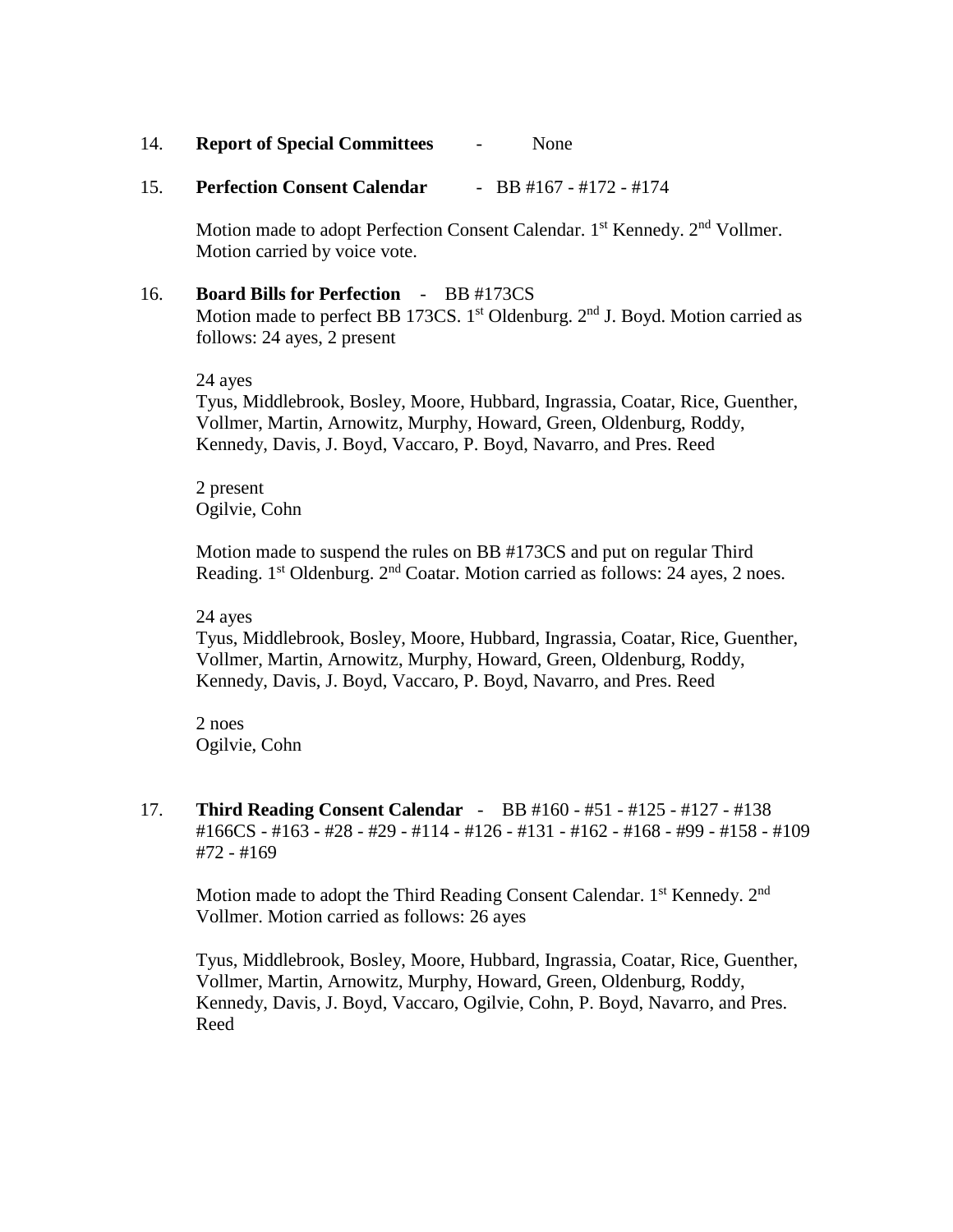#### 18. **Third Reading / Report of Engrossment and Final Passage** BB #133CS - #157 - #173CS

Motion made to Third Read and pass BB #133CS. 1<sup>st</sup> Coatar. 2<sup>nd</sup> Davis. Motion carried as follows: 22 ayes, 3 noes, 1 pass

#### 22 ayes

Middlebrook, Hubbard, Ingrassia, Coatar, Rice, Guenther, Vollmer, Martin, Arnowitz, Murphy, Howard, Green, Oldenburg, Roddy, Davis, J. Boyd, Vaccaro, Ogilvie, Cohn, P. Boyd, Navarro, and Pres. Reed

3 noes Tyus, Bosley, Muhammd

1 present Moore

Motion made to Third Read and pass BB #157. 1<sup>st</sup> Ingrassia. 2<sup>nd</sup> J. Boyd. Motion carried as follows: 25 ayes, 2 present.

### 25 ayes

Middlebrook, Bosley, Moore, Hubbard, Ingrassia, Coatar, Rice, Guenther, Vollmer, Martin, Arnowitz, Murphy, Howard, Green, Oldenburg, Roddy, Kennedy, Davis, Muhammad, J. Boyd, Vaccaro, Ogilvie, P. Boyd, Navarro, and Pres. Reed

2 present Tyus, Cohn

Motion made to Third Read and pass BB  $#173CS$ . 1<sup>st</sup> Oldenburg.  $2<sup>nd</sup>$  J. Boyd. Motion carried as follows: 24 ayes, 2 noes.

### 24 ayes

Tyus, Middlebrook, Bosley, Moore, Hubbard, Ingrassia, Coatar, Rice, Guenther, Vollmer, Martin, Arnowitz, Murphy, Howard, Green, Oldenburg, Roddy, Kennedy, Davis, J. Boyd, Vaccaro, P. Boyd, Navarro, and Pres. Reed

2 noes Ogilvie, Cohn

19. **Report of Enrollment Committee** BB #160 - #51 - #125 - #127 - #138 #166CS - #163 - #28 - #29 - #114 - #126 - #131 - #162 - #168 - #99 - #158 - #109 #72 - #133CS - #169 - #157 - #173CS